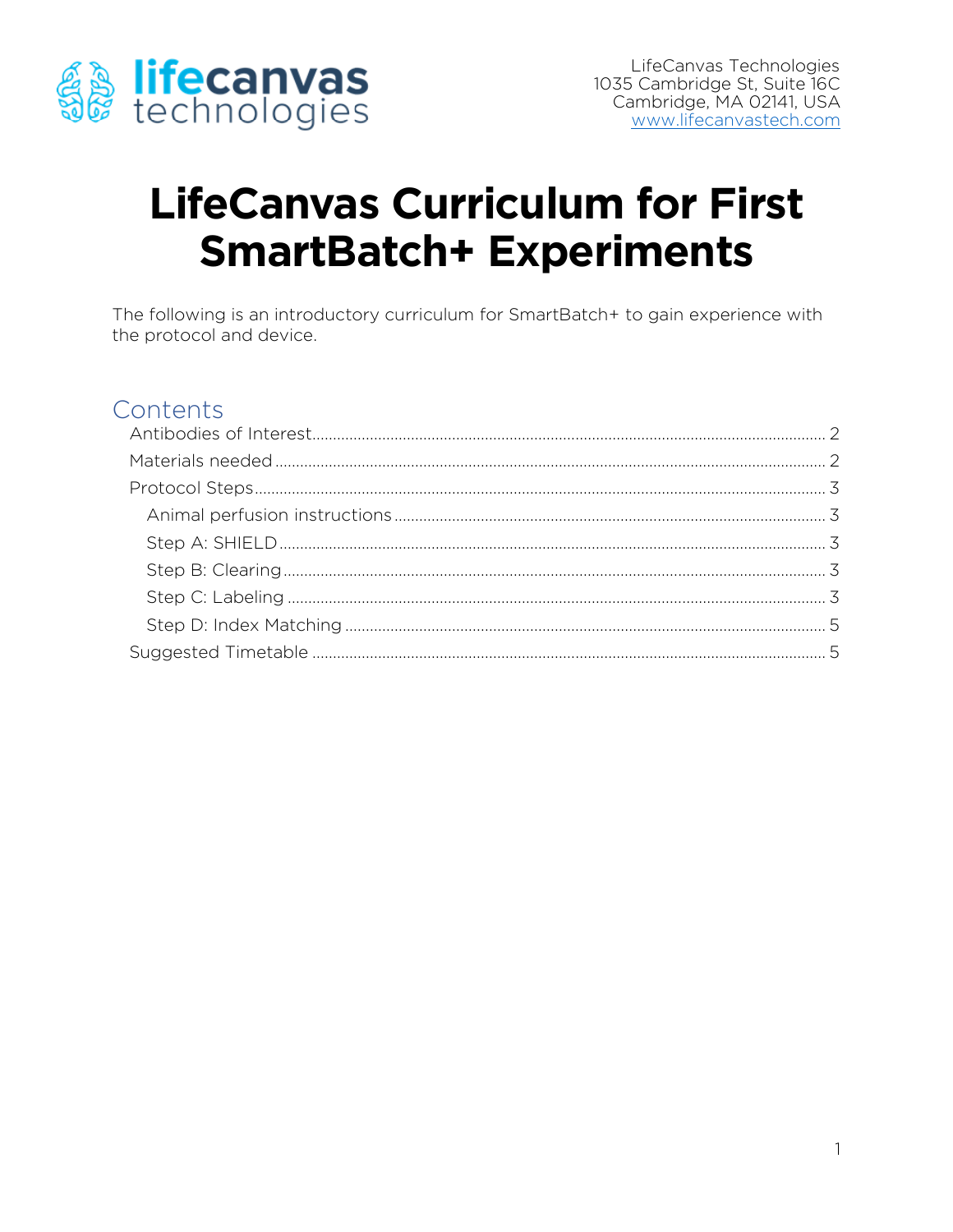

### <span id="page-1-0"></span>Antibodies of Interest

First, decide which antibodies you want to use for labeling. Select one antibody from each column (you can omit any columns for a simplified experiment). Be mindful of potential host conflicts (i.e. don't choose two antibodies from the same host): potential host conflicts (i.e. don't choose two antibodies from the same host):

| 488 channel            | 561 channel               | 647 channel               |
|------------------------|---------------------------|---------------------------|
| Rabbit Anti-GFP        | Rabbit Anti-GFP           | Rabbit Anti-GFP           |
| (Thermofisher A-11122) | (Thermofisher A-11122)    | (Thermofisher A-11122)    |
| Goat Anti-GFP (Encor   | Goat Anti-GFP (Encor      | Goat Anti-GFP (Encor      |
| GPCA-GFP)              | GPCA-GFP)                 | GPCA-GFP)                 |
|                        | Goat Anti-ChAT (Millipore | Goat Anti-ChAT (Millipore |
|                        | AB144P)                   | AB144P)                   |
|                        | Rabbit Anti-Dopamine      | Rabbit Anti-Dopamine      |
|                        | Beta Hydroxylase (DBH)    | Beta Hydroxylase (DBH)    |
|                        | (abcam ab209487)          | (abcam ab209487)          |
|                        | Rabbit Anti-Iba-1 (CST    | Rabbit Anti-Iba-1 (CST    |
|                        | 17198S)                   | 17198S)                   |
|                        | Mouse Anti-NeuN (Encor    | Mouse Anti-NeuN (Encor    |
|                        | $MCA-1B7$                 | $MCA-1B7$                 |
|                        | Rabbit Anti-NeuN (CST     | Rabbit Anti-NeuN (CST     |
|                        | 24307S)                   | 24307S)                   |
|                        | Propidium Iodide (nuclear | Rabbit Anti-cFos (abcam   |
|                        | $\frac{d}{e}$             | ab214672                  |

and may stain future samples run in t \*Nuclear dyes will contaminate the cup and may stain future samples run in the same cup.

Please review the Validated Antibodies List [\(link\)](https://lifecanvastech.com/wp-content/uploads/2022/05/SmartLabel-and-SmartBatch-Validated-Antibodies-05.10.22.xlsx) for purchasing links from the appropriate vendors. You will also need to purchase secondary antibodies which are also listed in that document. also listed in that document.

### <span id="page-1-1"></span>Materials needed

- Primary and secondary<br>antibodies
	- Normal Donkey Serum (or<br>• Normal Goat Serum match Normal Goat Serum, matching<br>secondary antibody host)
	- Spoon or spatula for handling<br>samples
	- 50mL Conical tubes<br>• SmartBatch+
	- SmartBatch+
	- SmartBatch+ accessories
		- <sup>o</sup> Lock rings
		- <sup>o</sup> Sample rings
		- <sup>o</sup> Incubation jar
		- <sup>o</sup> Ring stand
		- <sup>o</sup> Sample bags
		- <sup>o</sup> Sample cup (small for batch) batch)
- Reagents
	- <sup>o</sup> SHIELD-Buffer
	- <sup>o</sup> SHIELD-Epoxy
	- <sup>o</sup> SHIELD-On
	- <sup>o</sup> Delipidation Buffer
	- <sup>o</sup> Conduction Buffer
	- <sup>o</sup> Primary Sample Buffer
	- <sup>o</sup> Primary Device Buffer
	- <sup>o</sup> Secondary Sample Buffer
	- <sup>o</sup> Secondary Device Buffer
	- <sup>o</sup> Easy Index
- PBS + 0.02% Sodium Azide
- Distilled or ultrapure type 1
- $-4%$  PFA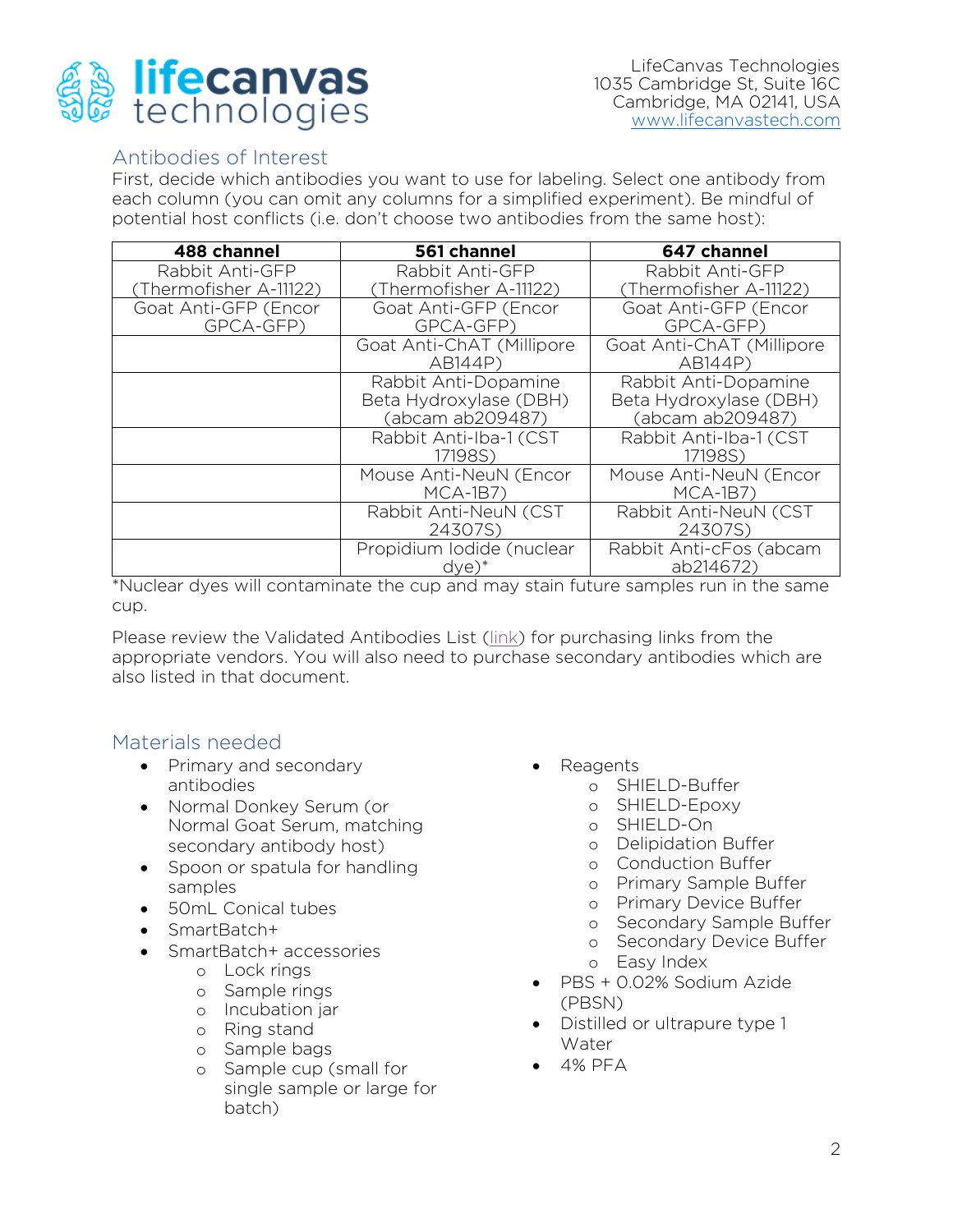

LifeCanvas Technologies 1035 Cambridge St, Suite 16C Cambridge, MA 02141, USA www.lifecanvastech.com ww.lifecanvastech.com

<span id="page-2-0"></span>Protocol Steps<br>This is meant to serve as a general overview of the protocol and the critical steps. This is a supplement to, not a replacement of, the Full Pipeline Protocol. Please read the Full Active Pipeline Protocol in its entirety and just use this as a reference while Full Active Pipeline Protocol in its entirety and just use this as a reference while.<br>Conducting your experiment conducting your experiment.

<span id="page-2-1"></span>Animal perfusion instructions<br>To prepare samples, transcardially perfuse rodents with ice-cold 1X PBS with 10 U/mL heparin until fluid runs clear, followed by ice-cold 4% PFA. Extract the brain or chosen sample and incubate in 4% PFA solution at 4C for 24 hours with gentle shaking. Wash the sample twice in PBS and then store samples in PBS. the sample twice in PBS and then store samples in PBS.

You also may wish to use samples that have already been perfused and dissected, such as from Hilltop Labs. If so, you may skip directly to the SHIELD step. such as from <u>Hillsop Labs.</u> If so, you may ship an early to the SHIELD step.

- 
- <span id="page-2-2"></span>Step A: SHIELD (protocol v5.04, page 4, starting at Step 5) • SHIELD-Off 1. 5mL DI water, 5mL SHIELD Buffer, 10mL SHIELD Epoxy (per brain)<br>2. 3 days @ 4°C shaking
	-
	- SHIELD-On<br>1 24 hours @ 37°C shak
		- $1.24$  hours  $2.76$

<span id="page-2-3"></span>

- Incubate in Delipidation Buffer overnight at 37°C.<br>• Delipidate in SmartBatch+ (using the following materials and
	- Delipidate in SmartBatch+ using the following materials and settings:<br>1. Fill clearing cup with 32mL of Delipidation Buffer
		-
		- 2. Press "Preset" until it indicates **Clearing Mode**
		- 3. Entire bottle (450mL) Conduction Buffer in the chamber
		- 4.  $24$  hours
	- $\bullet$  Wash the device (see protocol)

- <span id="page-2-4"></span>Step C: Labeling in SmartBatch+ (protocol v5.04, page 8)<br>1. **ASSUMPTION:** This protocol is for labeling one brain in the Single Sample Cup. For batch staining (3-12 whole mouse brains), please refer to the Full Active Pipeline Protocol
	- 2. Incubate in Primary Sample Buffer overnight at room temperature
	- 3. Refresh Primary Sample Buffer in the morning to start labeling  $-4$  hours 3. Refresh Primary Sample Buffer in the morning to start labeling ~4 hours
	- 4. Prepare Sample cup: rinse SDS storage buffer from cup with a gentle stream of tap water followed by a DI water rinse. Leak test the cup by filling with DI water and setting on a paper towel for -15 minutes.
	- 5. Wash sample bag thoroughly with tap water followed by a DI water rinse
	- 6. Prepare SmartBatch+ Device for labeling:
	- Press "Preset" until it indicates Labeling 1 Mode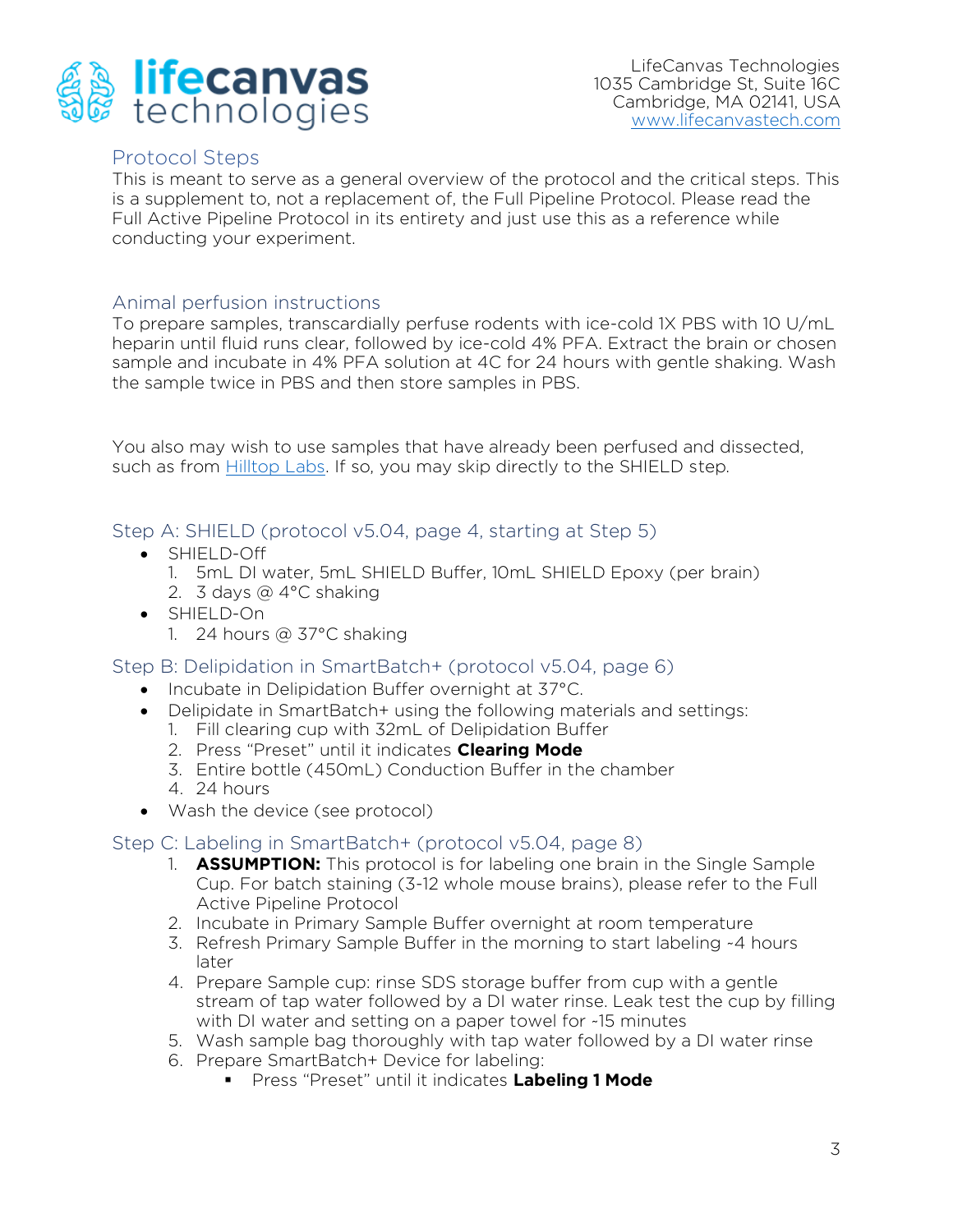

- Drain water from the reservoir and wipe up any remaining water in the chamber with a paper towel
- Pour 1 bottle of Primary Device Buffer into the chamber<br>■ Set timer to 18:00 (18 bours)
- Set timer to 18:00 (18 hours)<br>7. Prepare sample:
- 
- Add 9mL Primary Sample Buffer to cup
	- Add in primary antibodies
	- Add in 200uL Normal Donkey Serum (whole mouse brain)
	-
- Place sample in bag and then in the sample cup<br>8. Place cup in the device and turn on Electrophoresis and Timed Shutdown
- 9. The next morning, check pH inside the cup using pH strip with at least  $0.2$ sensitivity or a calibrated pH meter
	- pH should be  $< 8.0$  (but above 7.0)<br>• For each tenth above 8.0 continue
		- For each tenth above 8.0, continue electrophoresis for 1 additional hour (e.g. if pH is 8.1, run for 1 more hour; pH is 8.3, run for 3 more hours)
- ر<br>Samnle 10. Wash sample with PBSN for 4 hours, the times (removing and sample primaries)<br>11. Wash the device and cup
- 
- 12. Fix sample in 4% PFA at room temperature overnight
- 13. In the morning, place sample in Secondary Sample Buffer at 37°C
- 14. Refresh buffer 2 hours later and incubate for an additional 2 hours
- 15. Prepare Sample cup: rinse SDS storage buffer from cup with a gentle stream of tap water followed by a DI water rinse. Leak test the cup by filling with DI water and setting on a paper towel for ~15 minutes.
- 16. Prepare SmartBatch+ Device for labeling:
- Press "Preset" until it indicates Labeling 2 Mode<br>■ Drain water from the reservoir and wine un any
	- Drain water from the reservoir and wipe up any remaining water in the chamber with a paper towel
	- 1 bottle of Secondary Device Buffer into the chamber<br>■ Set timer to 4:00 (4 bours)
	-
- Set timer to 4:00 (4 hours)<br>17. Actively wash in SmartBatch+ (removing excess PFA)
	-
- Prepare sample:<br>■ Prepare sample:<br>■ Place sample in bag inside sample cup • Place sample in bag inside sample cup
	- Add 9mL Secondary Sample Buffer to cup
	- Place sample cup inside of chamber
	- Run electrophoresis for 2 hours, remove sample and refresh buffer in the sample cup, and run for additional 2 hours (leave the same buffer in the device)
- 18. Prepare sample:
- **EXAMPLE:**<br>Refresh cup with 9mL Secondary Sample Buffer<br>Add in secondary antibodies and 200ul Normal
	- Add in secondary antibodies and 200uL Normal Donkey Serum<br>(whole mouse brain)
- 19. Place sample cup inside of chamber set timer to 12:00 and preset to Labeling 2
- 20. Turn on Electrophoresis and Timed Shutdown
- 21. The next morning, actively wash in SmartBatch+ (removing unbound secondaries)
	- Refresh cup with 9mL Secondary Sample Buffer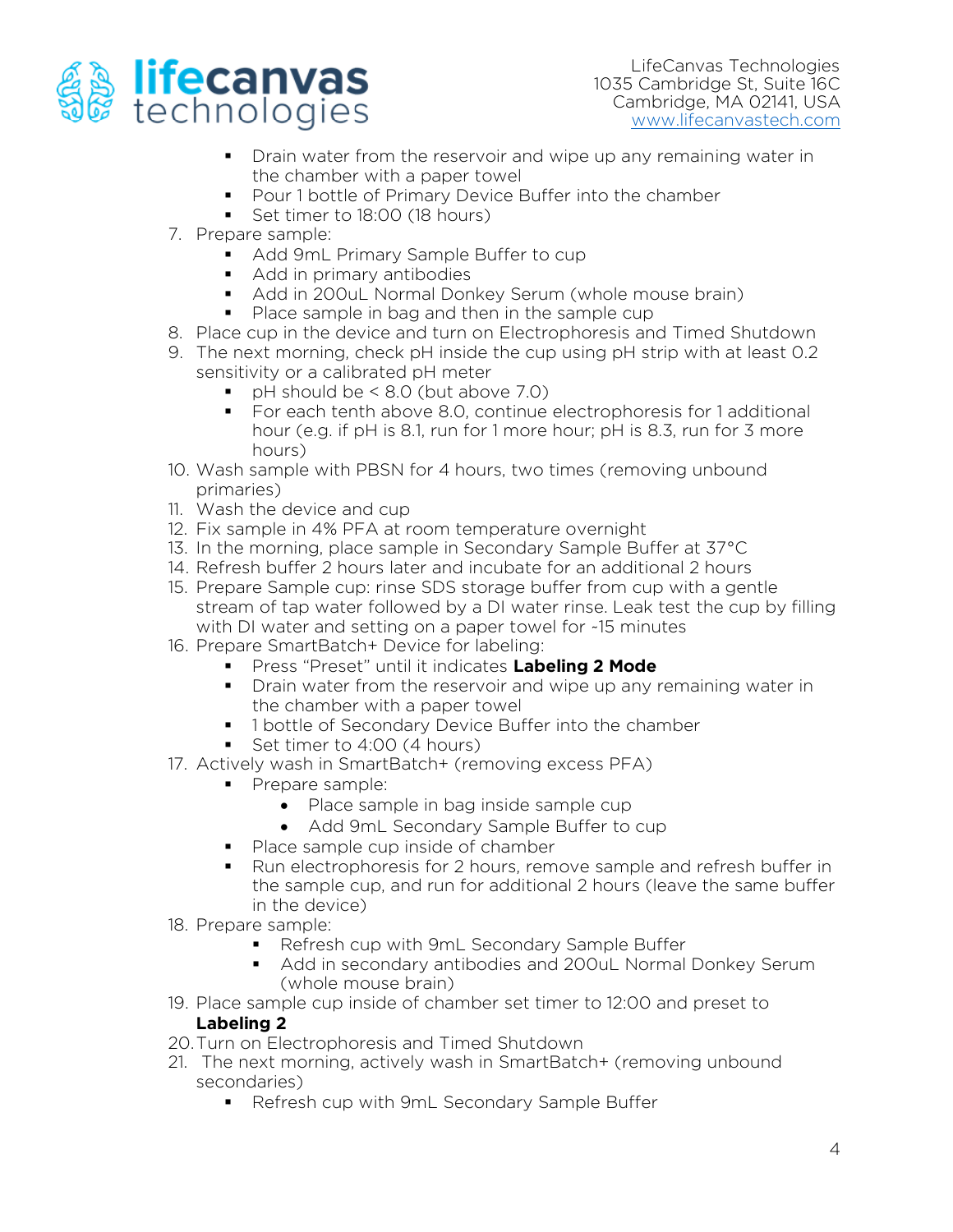

- Run electrophoresis for 3 hours, remove sample and refresh buffer, and run for additional 3 hours
- 22. Wash in PBSN for remainder of the day
- 23. Wash device
- 24. Fix in 4% PFA at room temperature overnight
- 25. Wash in PRSN refreshing at least once over the 25. Wash in PBSN, refreshing at least once over the course of a day

<span id="page-4-0"></span>

- Incubate in 50% EasyIndex for 24 hours at 37°C<br>• Incubate in 100% EasyIndex for 24 hours at 37°C
	- Incubate in 100% EasyIndex for 24 hours at 37°C

## <span id="page-4-1"></span>Suggested Timetable

NOTE: All times are approximate and just show a possible schedule for the week. For<br>exact timings and steps inlease refer to the protocol exact times  $\mathcal{Q}$  and steps, please refer to the protocol

| <b>Day</b> | <b>Time</b> | <b>Step</b>                                               |
|------------|-------------|-----------------------------------------------------------|
| Friday     | Anytime     | SHIELD-Off                                                |
| Monday     | 3:00PM      | SHIELD-On                                                 |
| Tuesday    | 3:00PM      | Delipidation Buffer<br>incubation                         |
| Wednesday  | 9:00AM      | Clear in SmartBatch+                                      |
| Thursday   | 9:00AM      | PBSN wash                                                 |
| Friday     | 4:00PM      | Primary Sample Buffer<br>incubation                       |
| Monday     | 9:00AM      | Refresh Primary Sample<br><b>Buffer</b>                   |
| Monday     | 3:00PM      | Begin primary labeling                                    |
| Tuesday    | 9:00AM      | Check pH (continue<br>electrophoresis or wash in<br>PBSN) |
| Tuesday    | 1:00PM      | Refresh PBSN                                              |
| Tuesday    | 5:00PM      | PFA fix                                                   |
| Wednesday  | 9:00AM      | Wash in Secondary<br>Sample Buffer                        |
| Wednesday  | 11:00AM     | Refresh Secondary<br>Sample Buffer                        |
| Wednesday  | 1:00PM      | Pre-secondary wash                                        |
| Wednesday  | 3:00PM      | Refresh buffer, continue<br>wash                          |
| Wednesday  | 5:00PM      | Add antibodies, continue<br>secondary                     |
| Thursday   | 9:00AM      | Post-secondary wash                                       |
| Thursday   | 11:00AM     | Refresh buffer, continue<br>wash                          |
| Thursday   | 1:00PM      | PBSN wash                                                 |